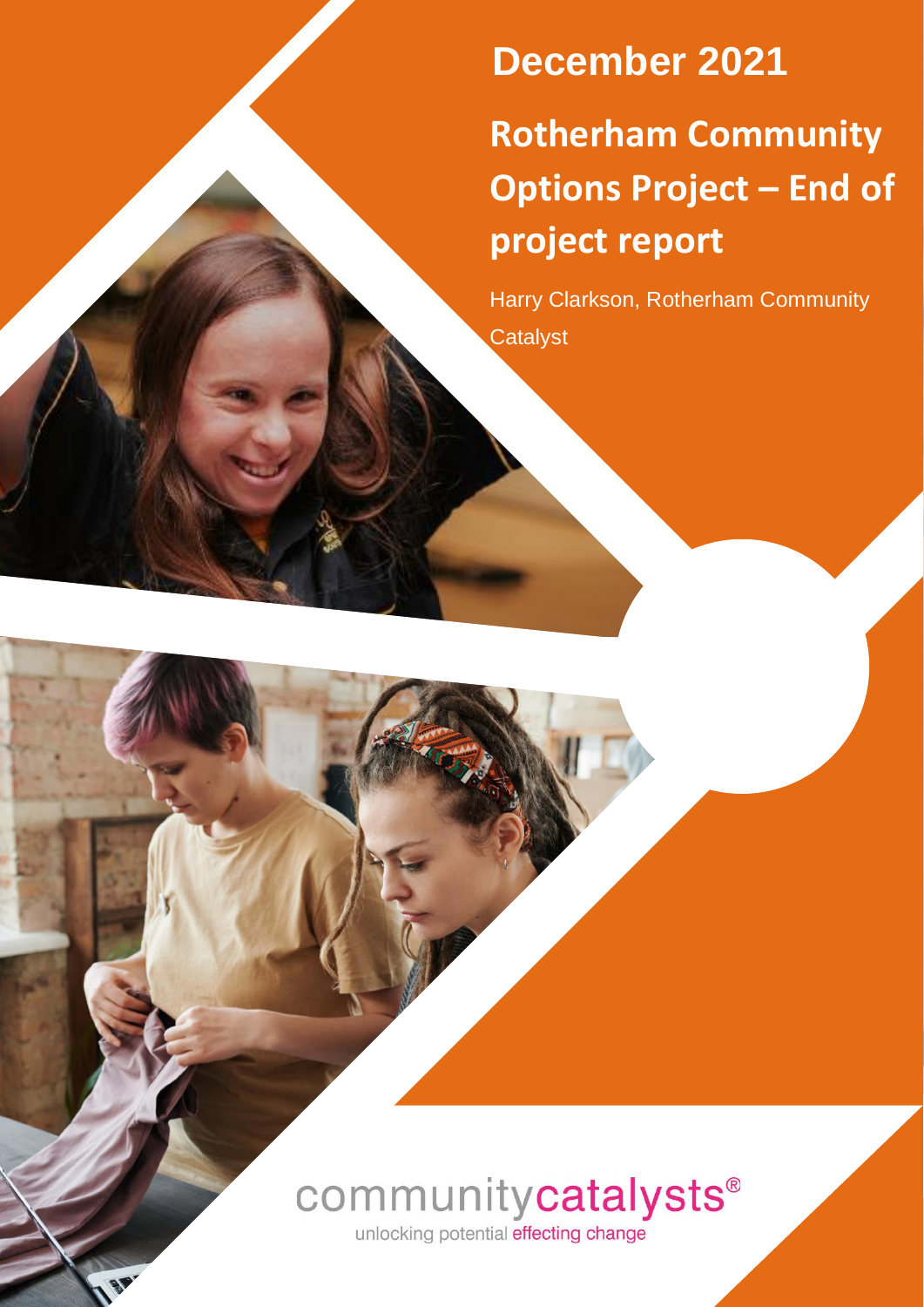# **1. THE PROJECT**

The project ran from February 2017 to December 2021 and was a partnership between Community Catalysts and Rotherham Metropolitan Borough Council (RMBC). There were two main strands of work.

### **Community micro-enterprise development programme**

The programme supported local people and groups to develop small enterprises that offered innovative, community-based daytime support for adults with a learning disability. New, developing and existing enterprise leaders joined the Community Catalysts development programme and were supported to meet the 'Doing it Right Standards' to ensure that they provide safe, reliable and quality support.

Community Catalysts supported enterprise leaders to understand the types of opportunities needed by people in Rotherham. We also signposted leaders to other key organisations to gain business and marketing advice, training, insurance and DBS checks.

As a result, people with a learning disability now have an extensive range of community-based support options to choose from; helping people to have new experiences, form and maintain friendships and networks, contribute to their

community and gain volunteering and work opportunities.

### **The People Can Project**

The People Can Project worked with individuals or small groups of disabled people, helping them to lead their own projects, activities or ventures, with aims and outcomes personal to them.

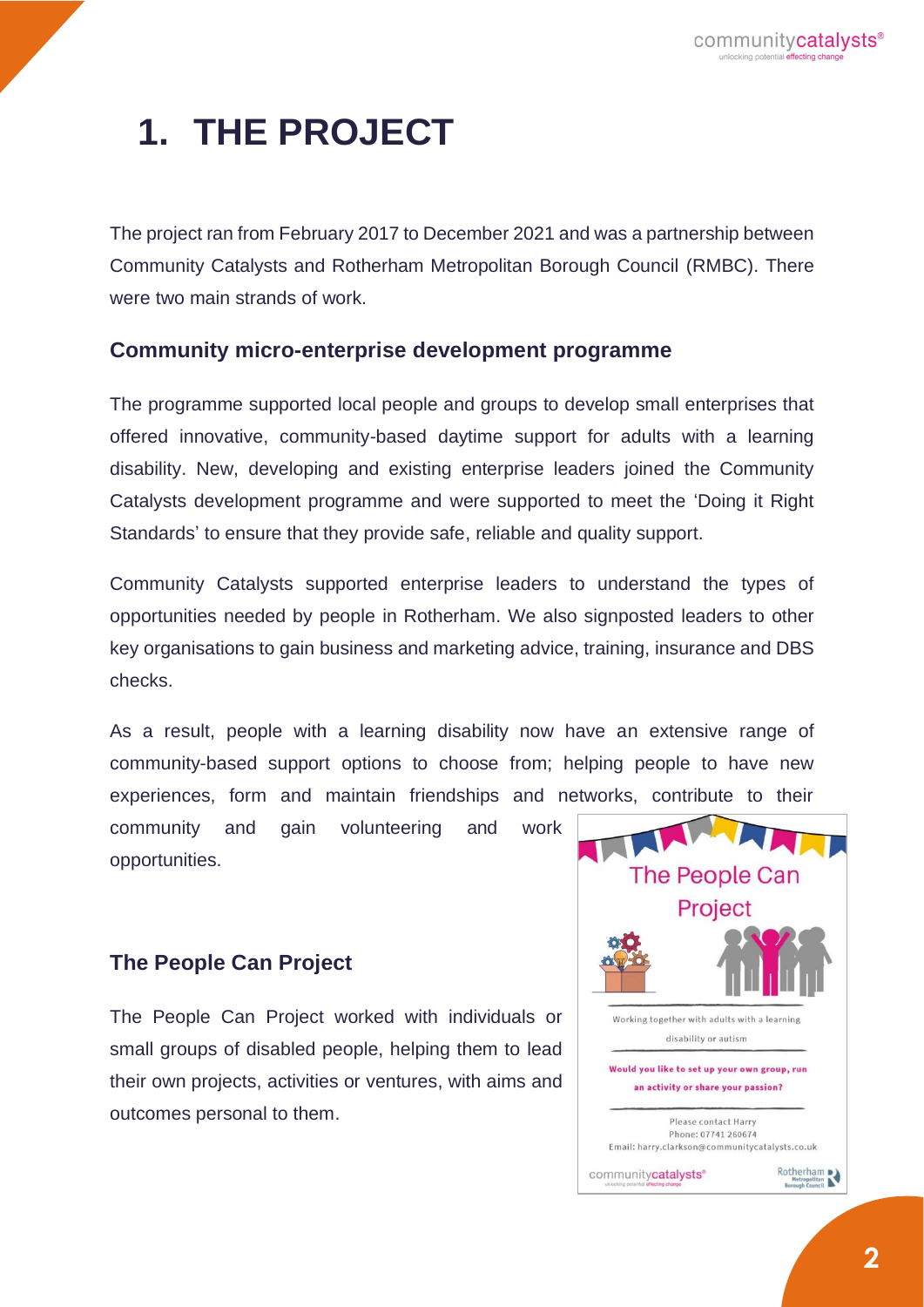Across both parts of the project, the focus was always on supporting people's aspirations and passions, providing them with real choice and personalised opportunities.

# **2. SUCCESSES**

### **Community micro-enterprise development programme**

- At the start we conducted a scoping exercise to find local community options for people with a learning disability. This was followed by a taster programme that gave people with a learning disability who used Council day services a chance to try activities offered by community support options. People took part in **30 taster sessions that equated to 153 individual taster opportunities***.*
- At the start of the project and during lockdown we created a directory of options to ensure that people knew about the support available and this information is due to be transferred onto the RMBC website at the end of the project. **There were 20 enterprises on this directory** that now provide quality, creative support for people with a learning disability who live in Rotherham.
- By the end of the project there was **1 further new enterprise still developing.**
- At the time of this report, enterprises had **555 opportunities being used by people** across the week and the majority have capacity to grow if needed.
- The **number of people taking a direct payment** significantly increased over the life of the project as new opportunities in the community developed.
- Enterprises provided **137 jobs for local people.**
- The project and the enterprises it supported helped the Council to make the systematic, operational and cultural change required to achieve the aims of their [My Front Door](https://www.rotherham.gov.uk/disabilities/front-door/1) vision.

*We are moving away from traditional building based or institutional forms of support and focusing on support which is personalised, flexible and meets people's individual needs.*

• Supported by Community Catalysts, enterprise leaders formed part of a **vibrant peer network** which engages with Council colleagues and plays a part in local provider forums.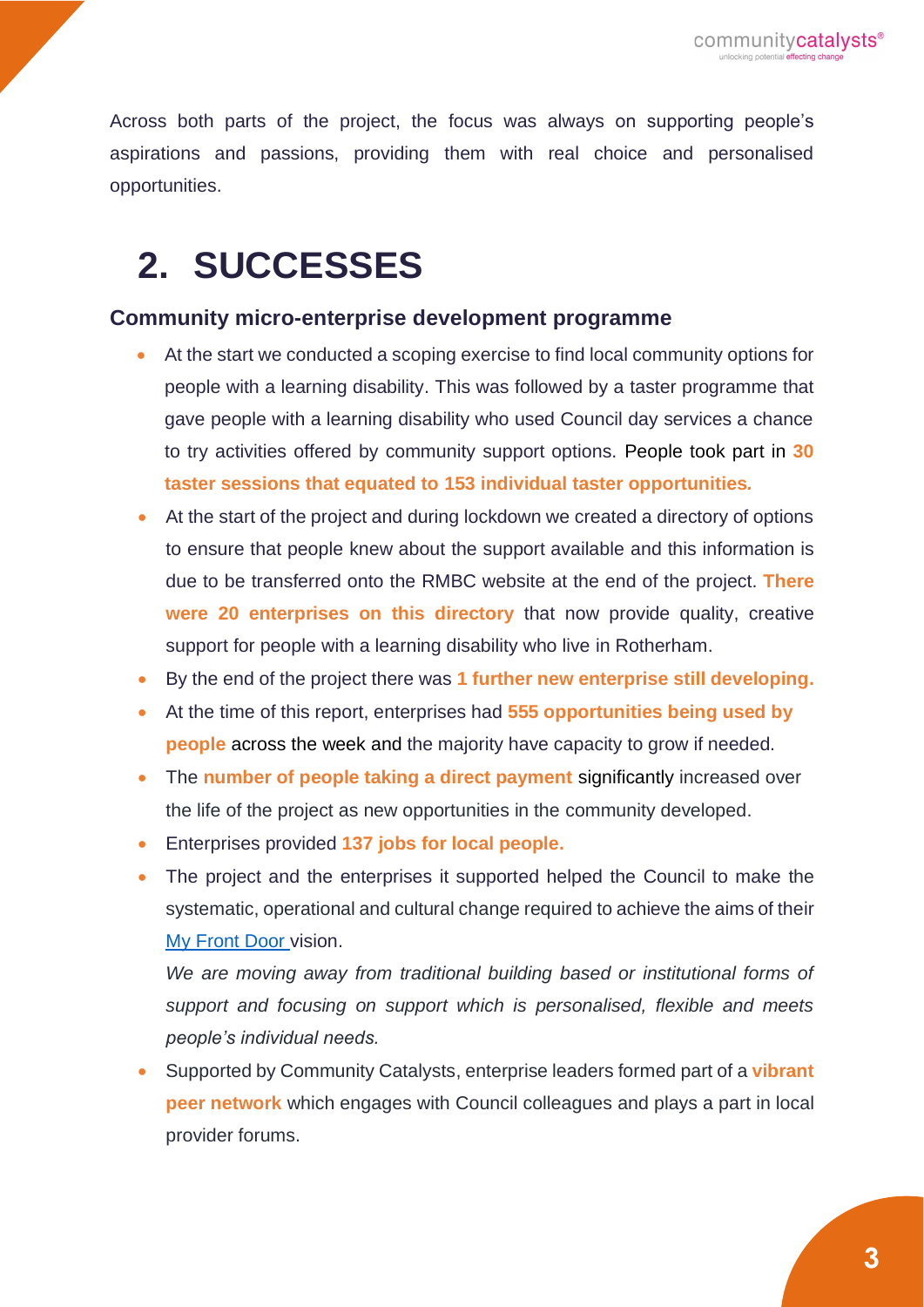- Later work included **an increase in the options available to young people supported by Preparing for Adulthood (PFA) teams**.
- The Rotherham Catalyst was also involved in a number of other areas of work or networks including the Learning Disability Partnership Board, regional Integrated Care Systems meetings, RMBC employment and Skills forums and **continuously connected with a range of local, regional and national stakeholders**.
- We ran a number of events in the local area to support staff, people and carers to think creatively including: speed networking sessions, interactive activity/taster events and workshops. **Influencing positive local change**.
- We created space for local partners and enterprises to contribute to a range of national events providing opportunities to network, share ideas and **showcase Rotherham on a wider stage.**
- We **created opportunities for collaboration** including enterprise forums, The Buzz, Small Good Stuff meetings, enterprises working together on projects or accessing each other's activities, several enterprises employing Charlie's Beauty Zone for therapies, a community allotment and the 'Employment is for Everyone' project.
- Several enterprises were also part of the partnership work between Disability Rights UK (DR UK) and Community Catalysts as we worked together to **help more grassroots and smaller community enterprises benefit from Sport England's Tackling Inequalities Fund that aimed to reduce the negative impacts of Covid-19.**

**Story:** [Disability Rights UK \(DR UK\) and Community Catalysts have partnered](https://www.communitycatalysts.co.uk/2021/05/06/partnership-project-helps-community-enterprises-and-disabled-people-get-active-together/)  [together to help more grassroots, smaller community enterprises](https://www.communitycatalysts.co.uk/2021/05/06/partnership-project-helps-community-enterprises-and-disabled-people-get-active-together/) 

• We **shared and created a host of positive news and success stories at both a local and national level** including a case study and report with the Local Government Association and we had an article shared by Learning Disability England as part of the 'Art and creativity' week.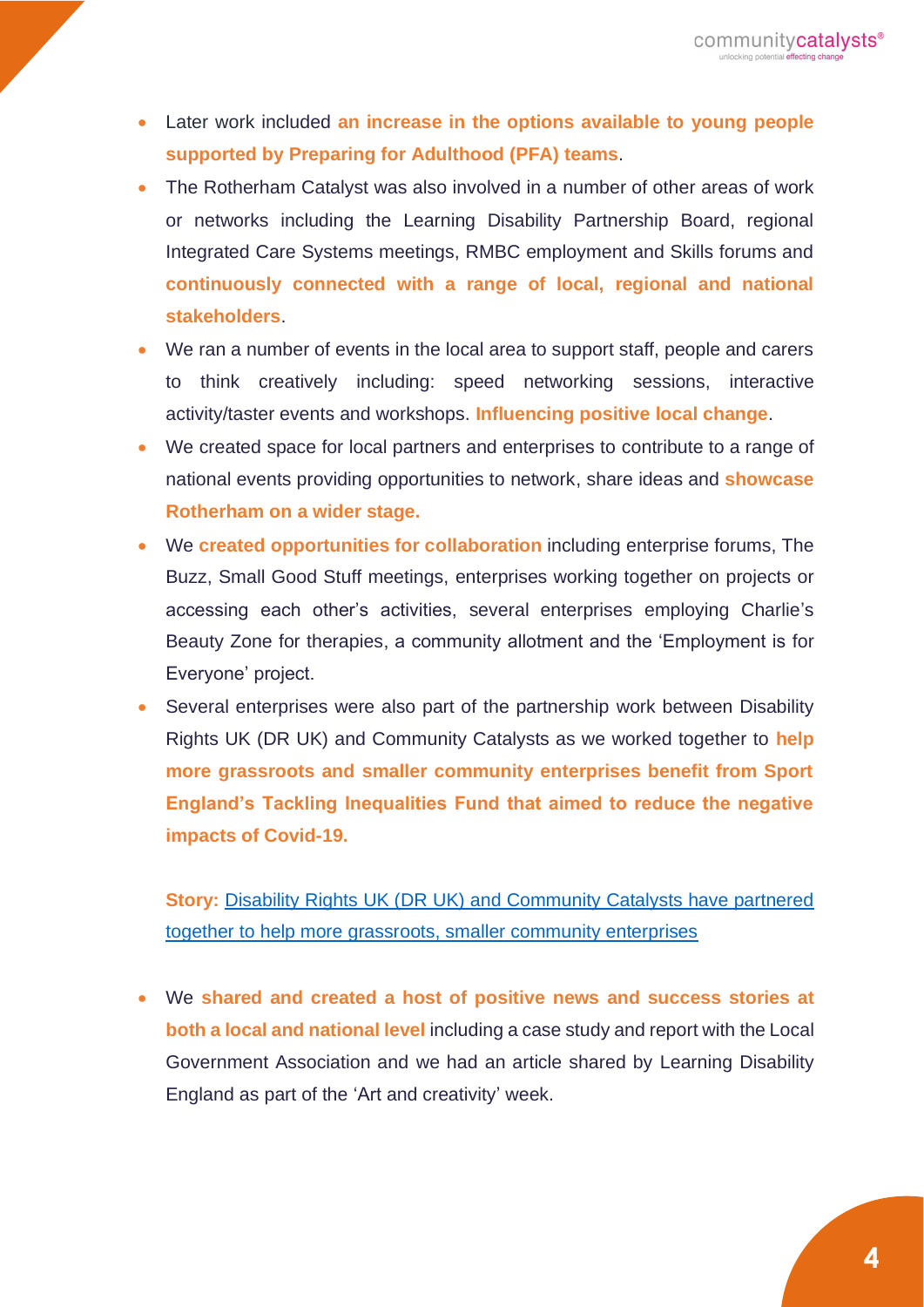#### **Stories:**

- ['ArtWorks Together' international arts competition –](https://www.communitycatalysts.co.uk/story/art-and-creativity-week-2021/) art and creativity [week](https://www.communitycatalysts.co.uk/story/art-and-creativity-week-2021/)
- [Rotherham case study -](https://eur02.safelinks.protection.outlook.com/?url=https%3A%2F%2Fwww.local.gov.uk%2Fcase-studies%2Funlocking-potential&data=04%7C01%7CBrook.Hayes%40rotherham.gov.uk%7Cb4af4de7a1ab472242c808d9b3f6dffb%7C46fbe6fd78ae47699c1dbcea97378af6%7C0%7C0%7C637738695869346727%7CUnknown%7CTWFpbGZsb3d8eyJWIjoiMC4wLjAwMDAiLCJQIjoiV2luMzIiLCJBTiI6Ik1haWwiLCJXVCI6Mn0%3D%7C2000&sdata=4531btTilHDC8ZP97HKTnSn06ht3dnNNoWD7%2F%2BMqGzM%3D&reserved=0) published by the LGA.
- Locality [The Community Opportunity –](https://locality.org.uk/wp-content/uploads/2021/12/The-Community-Opportunity-Final-1.pdf) Lessons for adult social [care from the Keep it Local campaign](https://locality.org.uk/wp-content/uploads/2021/12/The-Community-Opportunity-Final-1.pdf) (Please read from page 30)
- The success of the project resulted in several other local authorities contacting Community Catalysts wanting to know more about the development of the many excellent community enterprises, **bringing positive national attention to the great work in Rotherham.**

### **Achievements of enterprise leaders and their members**

- People with a learning disability gained employment, benefitted from volunteering opportunities, achieved qualifications and have helped to run local events. **Disabled people thrive, lead and contribute locally**.
- Enterprises and a People Can participant were on local TV, radio and featured in newspapers – raising awareness of some of the fantastic things that they and their members achieve and **positively influencing culture change**.
- Enterprise leaders and their members created and now run many **successful new activities and sports teams.**
- **Enterprises engaged in and ran many community projects** developing and running community gardens, allotments, hubs and art and other creative projects, including an international arts competition hosted in Rotherham. They have also set up and run cafes and community coffee mornings.
- Enterprises were successful with grants and funding applications **bringing funding into the local area.**
- Enterprises offered **training to professionals and providers.**
- **People with a learning disability have much more choice** with support now available to help them overnight and go on holiday. New supported living services are currently being developed.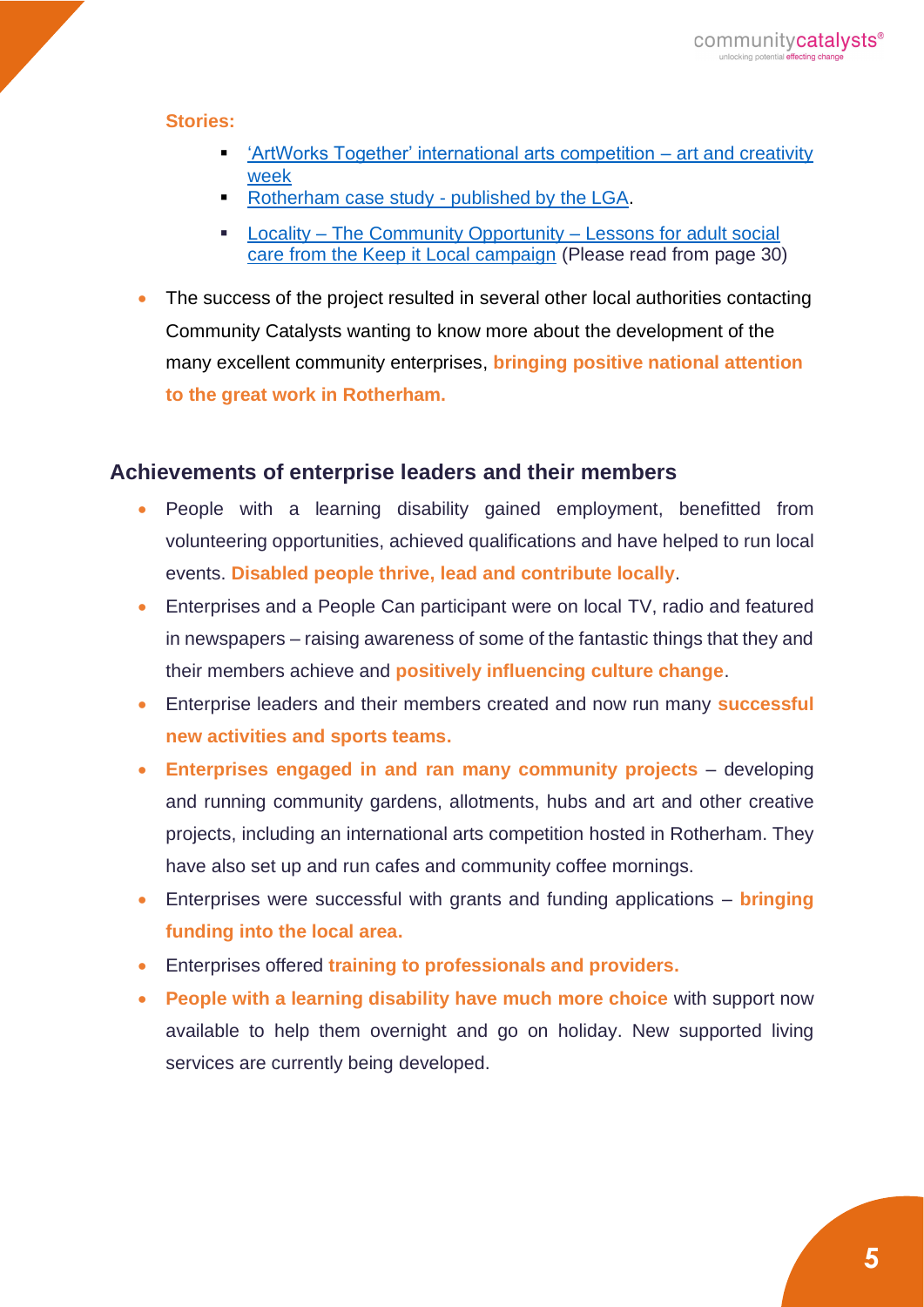### **Achievements of The People Can Project**

The People Can Project supported one person to establish their own business and other projects included 2 people setting up a community allotment (that will be opened to others in 2022) and 1 person completing their own photography project.

Charlie's Beauty Zone went on to provide beauty therapy to a number of local organisations and enterprises and was a guest speaker at Community Catalysts events, in the local paper and radio and was part of the Community Catalysts national project - 'People Doing it for themselves'

**Stories:** [Charlie's Beauty Zone](https://www.communitycatalysts.co.uk/story/charlies-beauty-zone/) and [People doing it for themselves -](https://www.communitycatalysts.co.uk/wp-content/uploads/2019/09/People-doing-it-for-themselves-final-report.pdf) final report

### **3. FURTHER PROJECT DEVELOPMENTS AND STORIES**

### **Responding to COVID-19**

Enterprise leaders showed their ingenuity, acted fast and regularly changed their plans in response to national lockdowns and other Covid restrictions. They implemented new and creative ways to support members and their families including offering virtual support and activities, phone calls, activity packs and help with tasks such as shopping.

**Story:** [Rotherham's bright lights respond to the Coronavirus pandemic](http://www.communitycatalysts.co.uk/story/rotherhams-bright-lights-responding-to-the-coronavirus/) 

### **The Buzz**

In response to lockdown and COVID-19 restrictions Community Catalysts created an online platform called The Buzz. The Buzz helped enterprises to create and share accessible activity videos so that people could have a great range of things to do whilst at home. Many local Rotherham enterprises were involved in creating videos which were featured on The Buzz.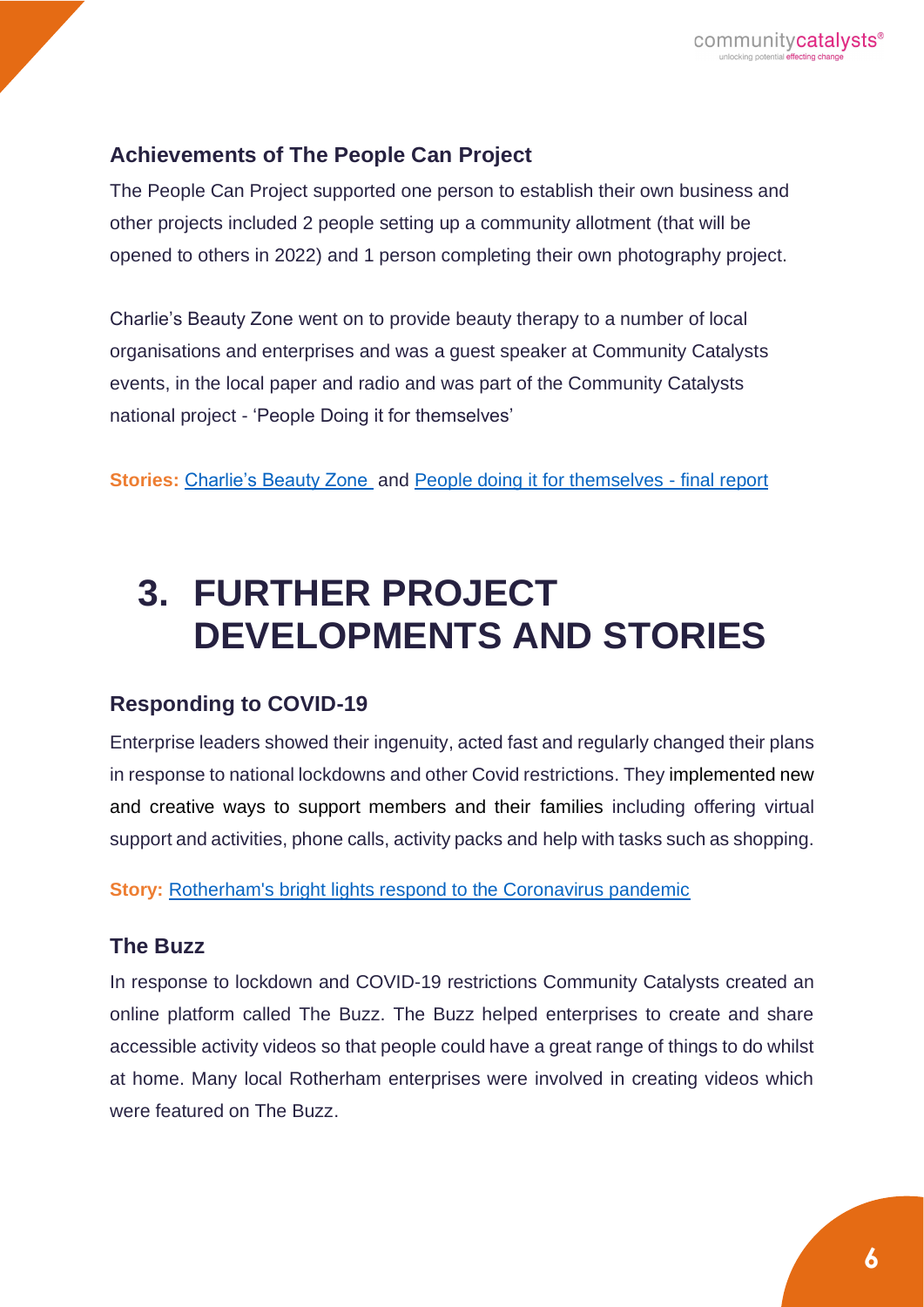

We also launched The Buzz grant programme which helped enterprises to create and share videos for our online platform of inclusive, exciting and accessible activities. We awarded £11,530 across 23 enterprises who produced 41 exciting activity videos during April and May 2021.

The Buzz shared well over 150 activities, to over 540 members on the Facebook group

and we had many more people accesing it via our [Small Good Stuff webpage](https://www.smallgoodstuff.co.uk/the-buzz/) 

**Stories:** [The Buzz video ,](https://youtu.be/76rLMspyQ5w) [The Buzz 6-month story](http://www.communitycatalysts.co.uk/2020/11/03/the-buzz-6-months-on-and-over-100-activities/) and [The Buzz grant winners](https://youtu.be/Qg_u5aaqW0M)

### **Employment is for Everyone**

Following an Integrated Care Systems (ICS) event on employment, a collaboration was formed between the Rotherham Catalyst, a colleague at Rotherham Council and four local enterprises to help improve the opportunities to employment for autistic people and people with learning disabilities.



Employment is for Everyone aims to create a movement across South Yorkshire to improve and promote the benefits of employing autistic people and people with learning disabilities.

Together, we created a film and website that promotes how the organisations involved employ and support people to gain qualifications and skills to get into work. The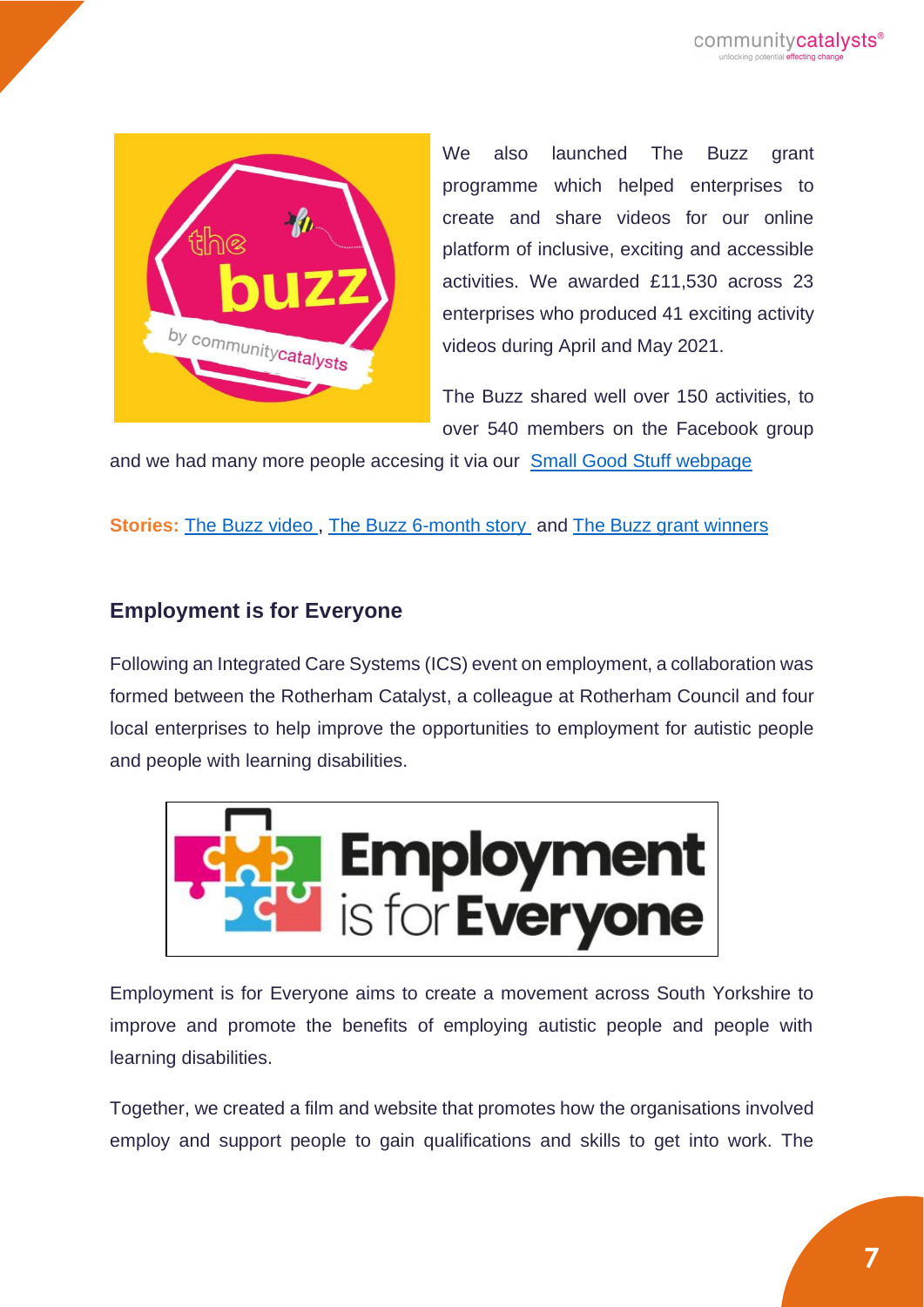website will also promote how the collaboration can support organisations to build their knowledge and skills of autism and learning disability and employ people.

The partnership began to link with local employers and employment networks with a number of promising partnerships being developed.

The project and website will be launched at the start of 2022 [www.employmentisforeveryone.co.uk](http://www.employmentisforeveryone.co.uk/)

## **4. WHAT PEOPLE SAY**

Community Catalysts has helped us to think outside the box and deliver on our strategy of My Front Door to build local infrastructure and provide better, greater choices for people with a learning disability. They have worked creatively and in partnership at all levels to support the necessary system and culture change required for our transformational vision. **Garry Parvin – Joint Head of Learning Disability, Autism and Transitions Commissioning** 

The enterprise leaders in Rotherham and staff here within adult social care are very lucky to have someone like you at the helm. I have and continue to appreciate what you have achieved. I've seen you take new services and help them to develop to a point where my trust in them has grown. This was as a direct result of your intervention and guidance. Your efforts have helped to change the culture and concept of care in Rotherham and it's made our role as reviewer so much easier as a result. **Phillip Layfield – Reviewing Officer**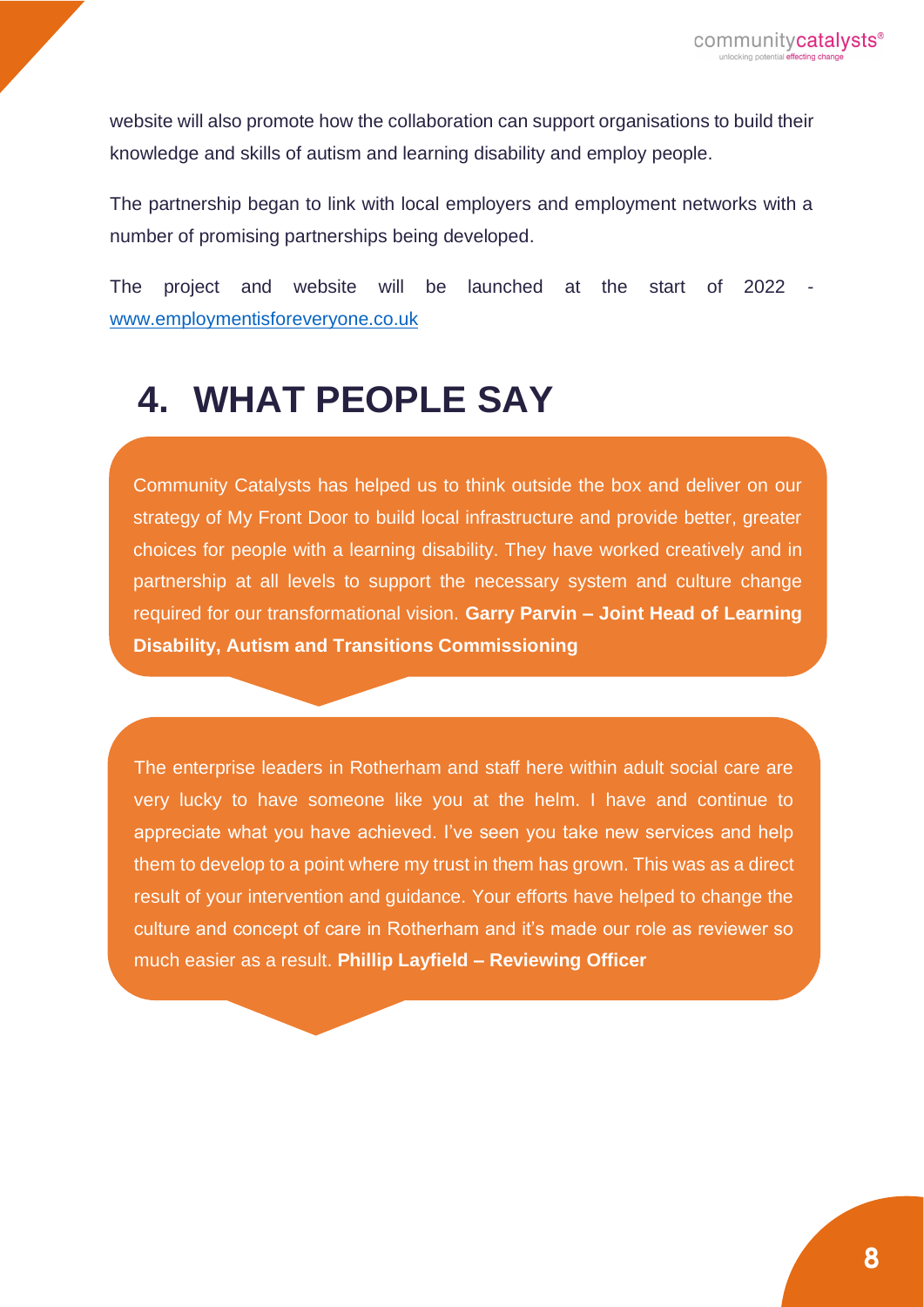Community Catalysts has been a great support in helping us get established in Rotherham. They have supported us to network with other great organisations and involve us in a variety of projects which has helped our service grow from strengthto-strength. **Liz Carrington – ArtWorks** 

**Director**

In Rotherham we have been working with Community Catalysts for a number of years, it has been a great experience and we have delivered together a number of exciting initiatives, providing exciting opportunities for people. Harry from Community Catalysts is seen as part of the wider team in our transformation agenda and we could not have got as far as we have without that challenge, innovation and support. **Anne-Marie Lubanski, Strategic Director of Adult Care, Housing and Public Health**

The choice and range of community-based support and opportunities for people in Rotherham at the end of this 5 year period is fantastic. The outcomes have been achieved due to a shared vision, and ongoing positive partnership between Community Catalysts and the Council; creating the right conditions for community enterprises to set up and thrive. A long-term commitment to the approach, successful system and culture change have been key to ensuring that frontline workers, people with a learning disability or autism and carers are aware of the new opportunities available to them locally, trust them and can use their direct payments to pay for them. The enterprises offer flexible, creative support to people using local assets and also recognise the assets of the people they support. It's been an incredible journey and we look forward to the next stage as Harry now continues his role directly with the Council. **Helen Allen Director of Community Enterprise Community Catalysts**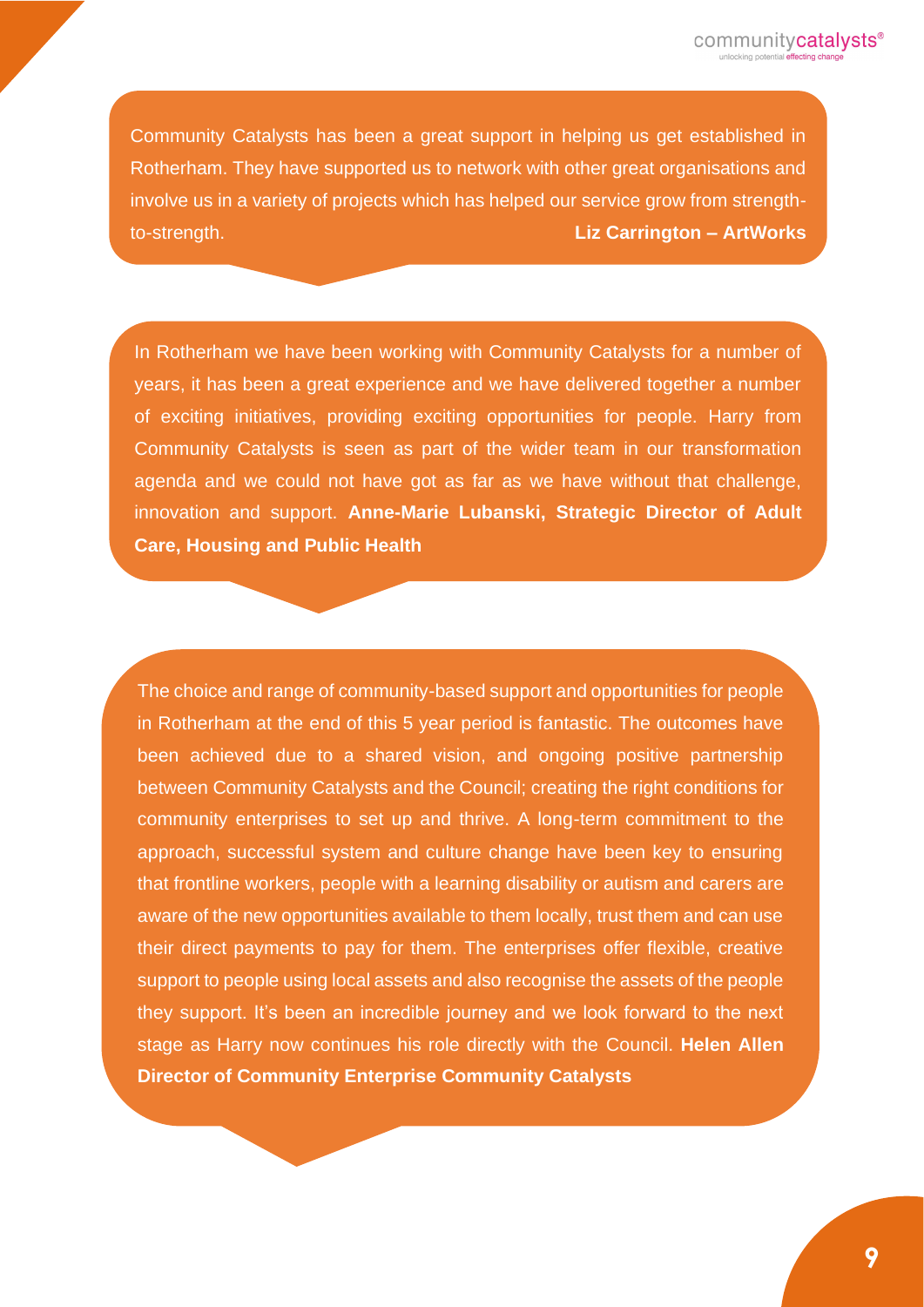### **Some of the responses from community micro-enterprises to our end of project survey**

- [Harry] signposted us to new avenues, helped and supported us to build our new venture, [was] very helpful and gave us much advice. He completed Zoom meetings to accommodate and answered all our questions/doubts.
- Harry has been the link to RMBC and other organisations, providing us with contacts, information and support on various projects.
- Harry has been fantastic support. He has continued to support our service, helped us make new relationships, offered support and guidance and promoted the work we do.
- Harry has been the constant support and glue between our service and RMBC. He works effectively and contributes by communicating important and essential information.
- Giving us information and contacts that we wouldn't have had without his input. Even if he didn't know the answer, he would signpost us to someone who did. Harry was very supportive and boosted morale throughout the team. He always got back to us when we had questions or issues.
- From day one Harry has supported and professionally advised on any query I have raised. He provided me with confidence, improved my knowledge and understanding in certain areas and has been a valued 'go to' on so many times. Thank you Harry. [We] are stronger, wiser and developing further with your help and support.
- We have had help from many different people while setting up our enterprise. But the support we have received from Harry is arguably the most useful and influential. I think it's fair to say that we wouldn't be where we are today without Harry's support.